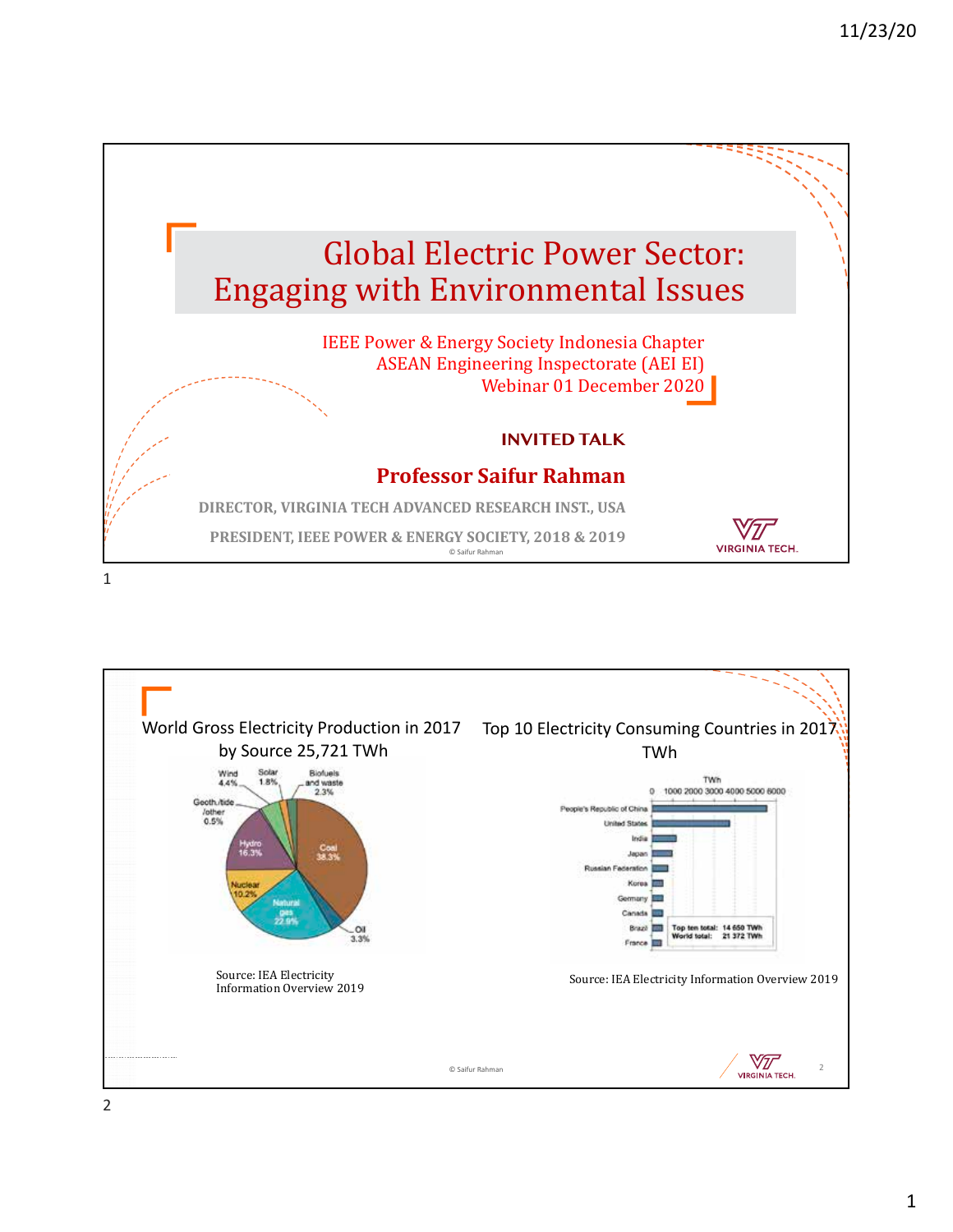

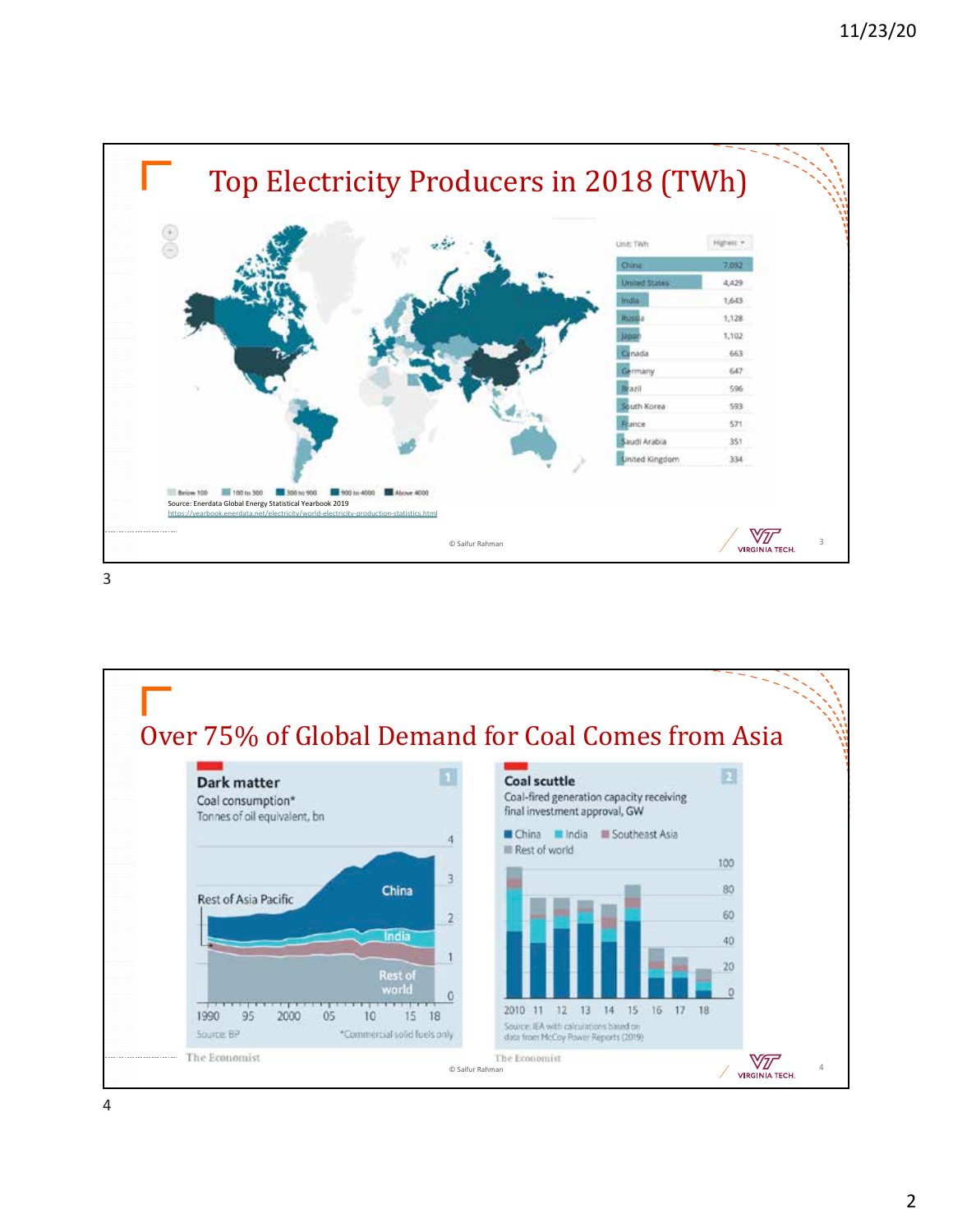

|                |                           | CO <sub>2</sub> emissions |                                                                                                           |
|----------------|---------------------------|---------------------------|-----------------------------------------------------------------------------------------------------------|
| Rank           | Country                   | (per capita)              |                                                                                                           |
| 1              | Saudi Arabia              | 16.3T                     |                                                                                                           |
| $\overline{2}$ | Australia                 | 16.2T                     |                                                                                                           |
| 3              | <b>United States</b>      | 15.0T                     |                                                                                                           |
| 4              | Canada                    | 14.9T                     |                                                                                                           |
| 5              | South Korea               | 11.6T                     |                                                                                                           |
| 6              | <b>Russian Federation</b> | 9.9T                      |                                                                                                           |
| $\overline{7}$ | Japan                     | 9.0T                      |                                                                                                           |
| 8              | Germany                   | 8.9T                      |                                                                                                           |
| 9              | Poland                    | 7.7T                      |                                                                                                           |
| 10             | South Africa              | 7.4T                      |                                                                                                           |
| 11             | Islamic Republic of Iran  | $7.1$ T                   |                                                                                                           |
| 12             | China                     | 6.4T                      |                                                                                                           |
| 13             | <b>United Kingdom</b>     | 5.6T                      |                                                                                                           |
| 14             | Italy                     | 5.4T                      |                                                                                                           |
| 15             | France                    | 4.5T                      |                                                                                                           |
| 16             | Turkey                    | 4.2T                      |                                                                                                           |
| 17             | Mexico                    | 3.6T                      |                                                                                                           |
| 18             | Brazil                    | 2.0T                      |                                                                                                           |
| 19             | Indonesia                 | 1.7T                      | Source: Union of Concerened Scientists https://www.ucsusa.org/resources/each-countrys-share-co2-emissions |
| 20             | India                     | 1.6T                      |                                                                                                           |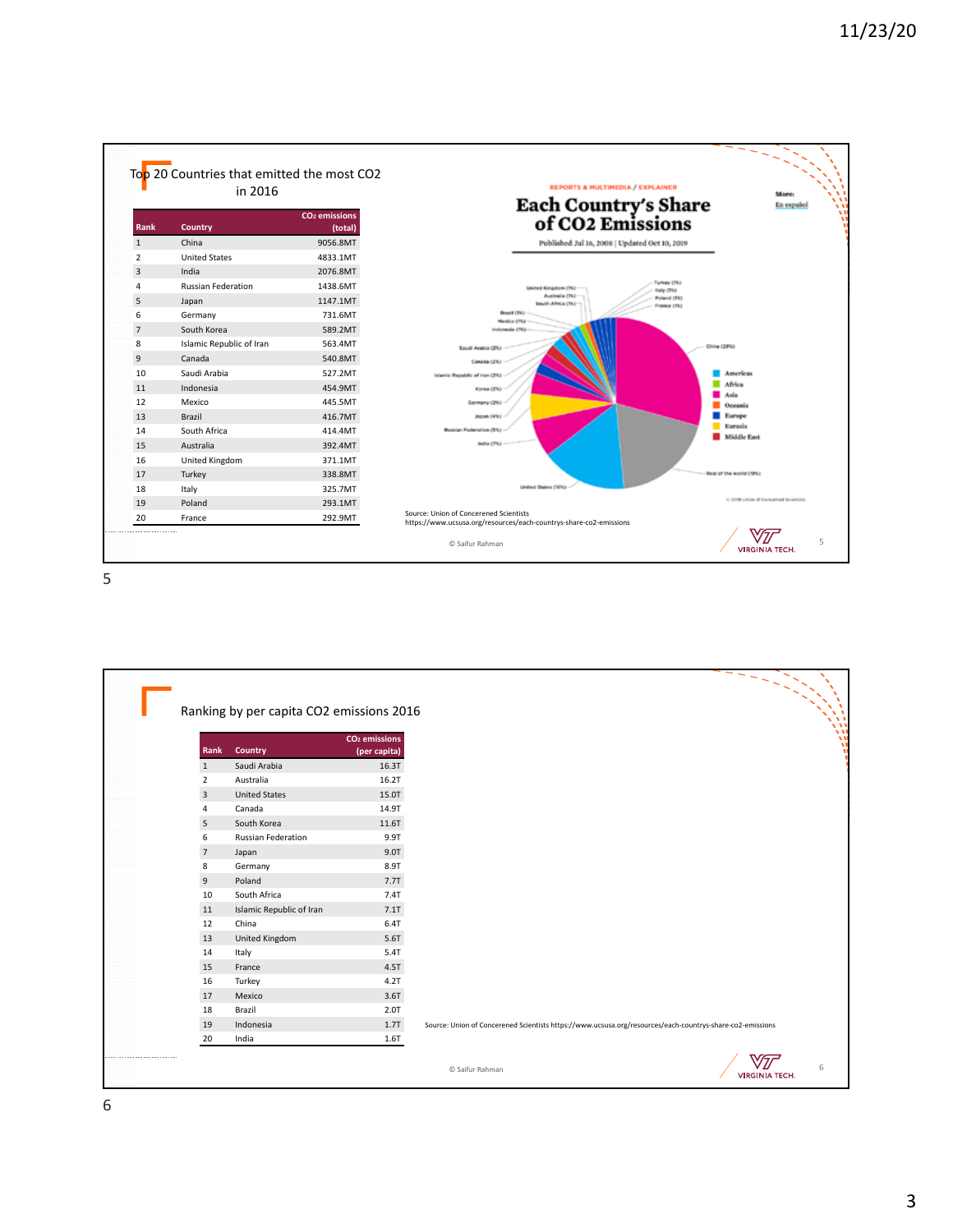

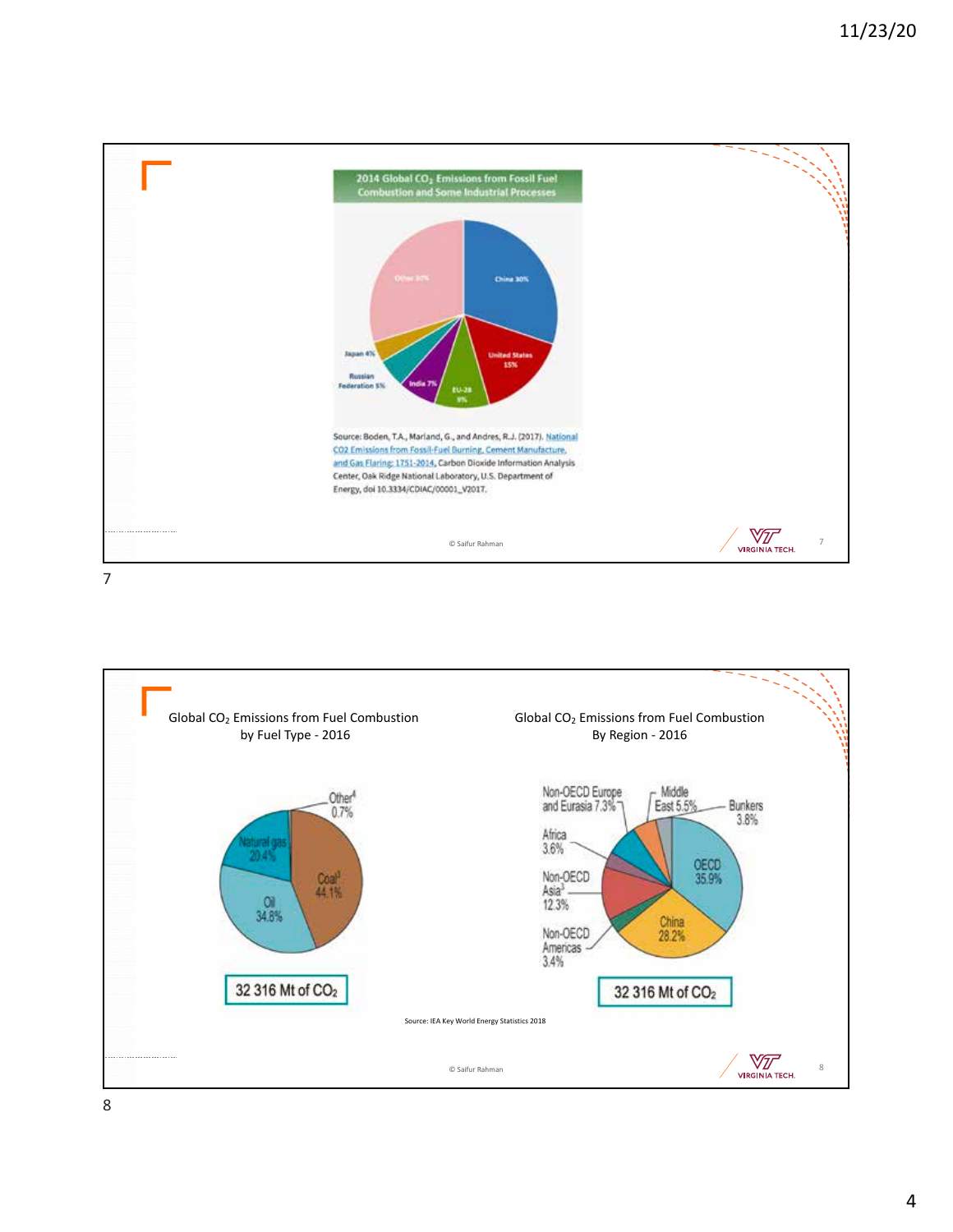|      |                      | <b>Changes in Generation Mix in China</b>                      |  |
|------|----------------------|----------------------------------------------------------------|--|
| Year | Hydro/Solar/Wind (%) | Thermal (%)                                                    |  |
| 2001 | 25.56                | 73.47                                                          |  |
| 2016 | 33.80                | 63.77                                                          |  |
| 2018 | 37.00                | 60.00                                                          |  |
| 2030 | 52.00                | 42.00                                                          |  |
|      |                      | China will start to reduce its CO2 emissions beginning in 2030 |  |
|      |                      | 9                                                              |  |
|      |                      |                                                                |  |

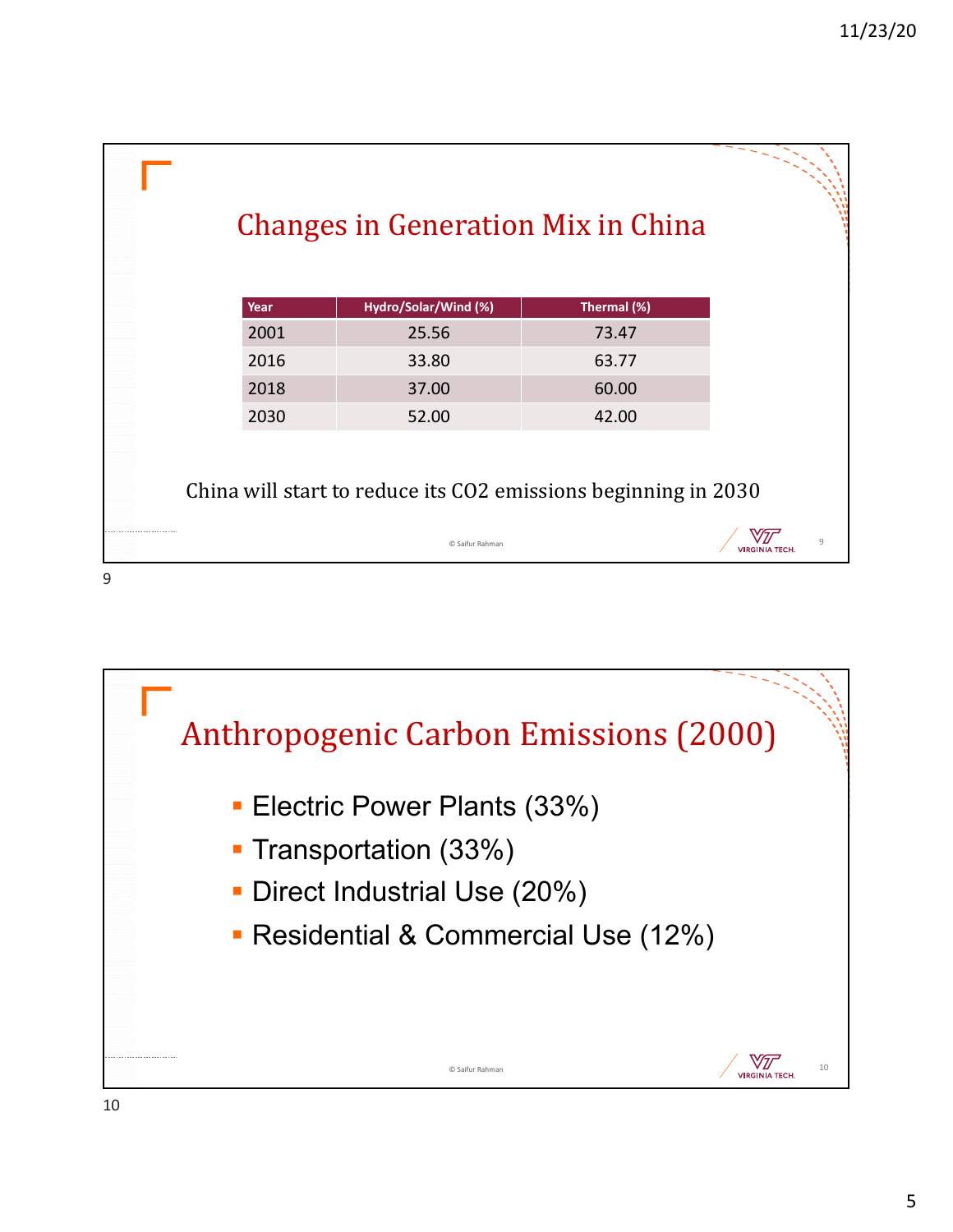

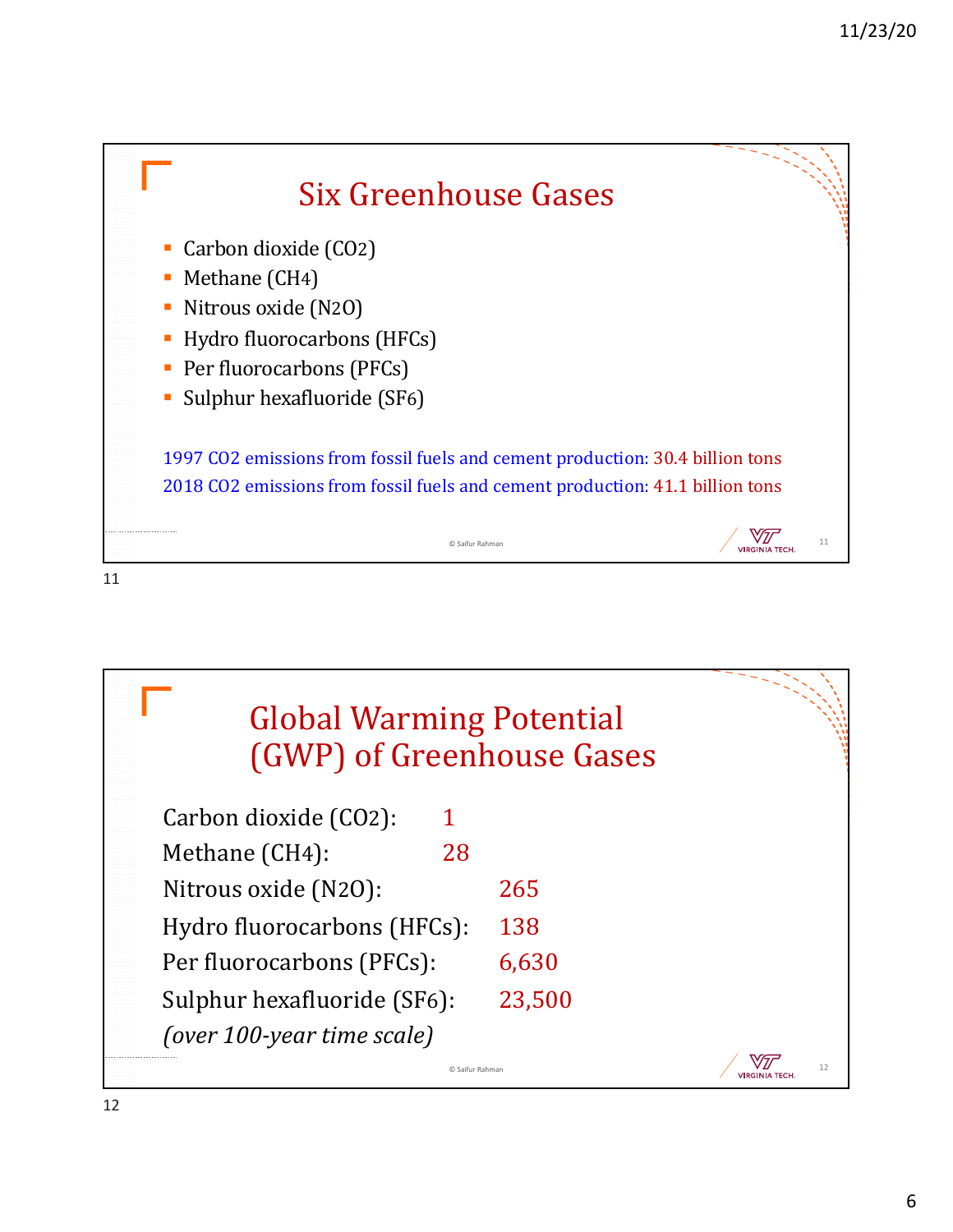

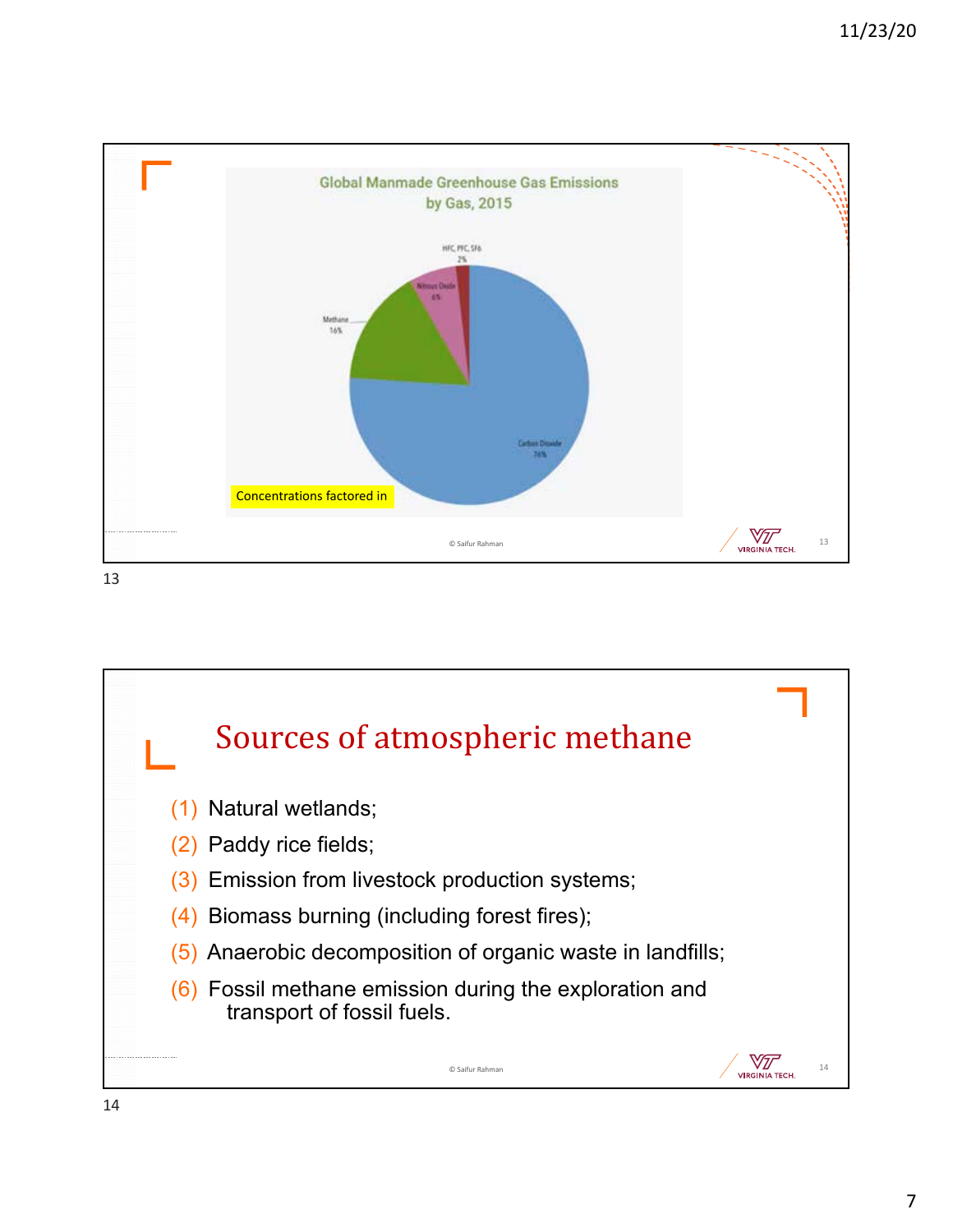

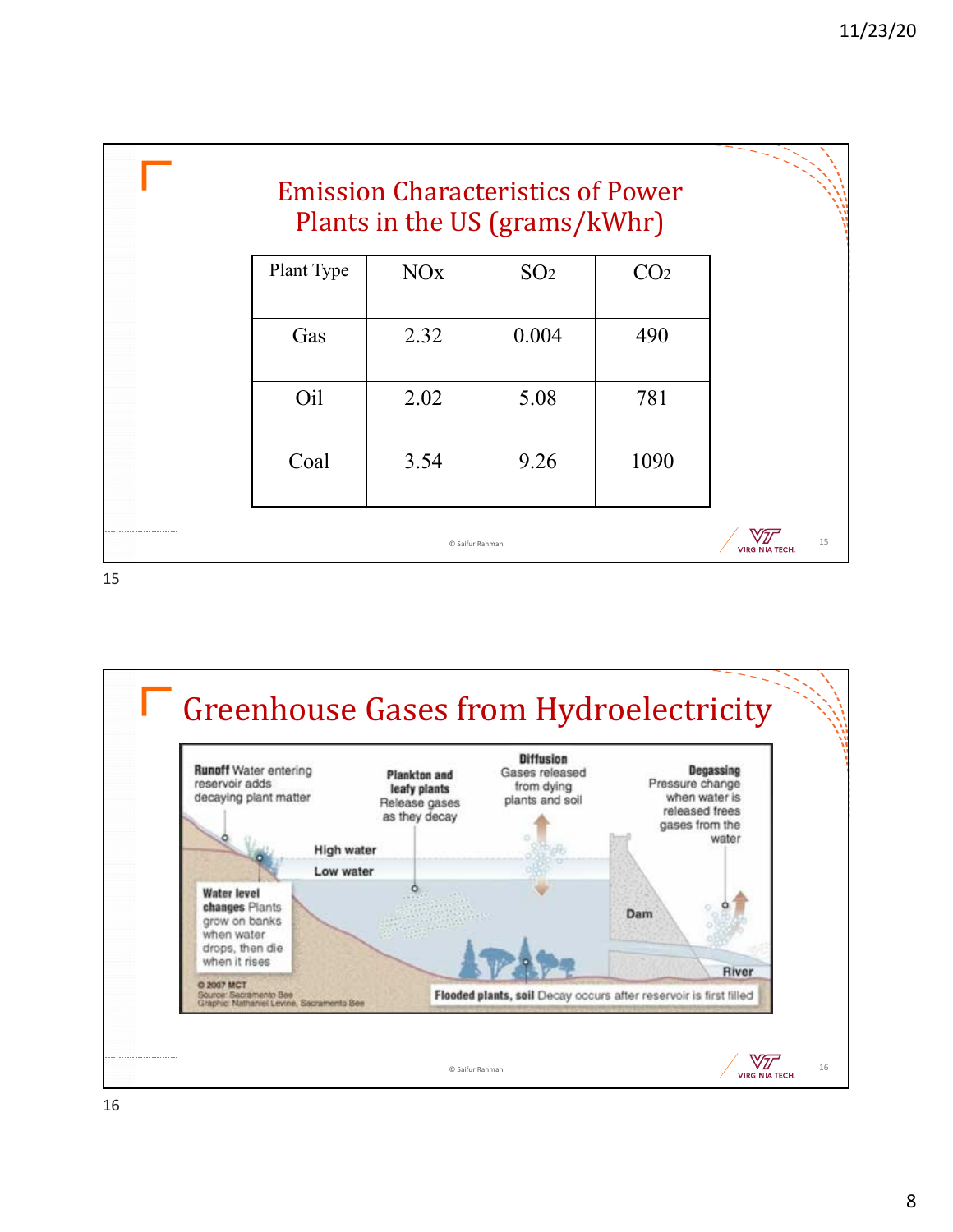

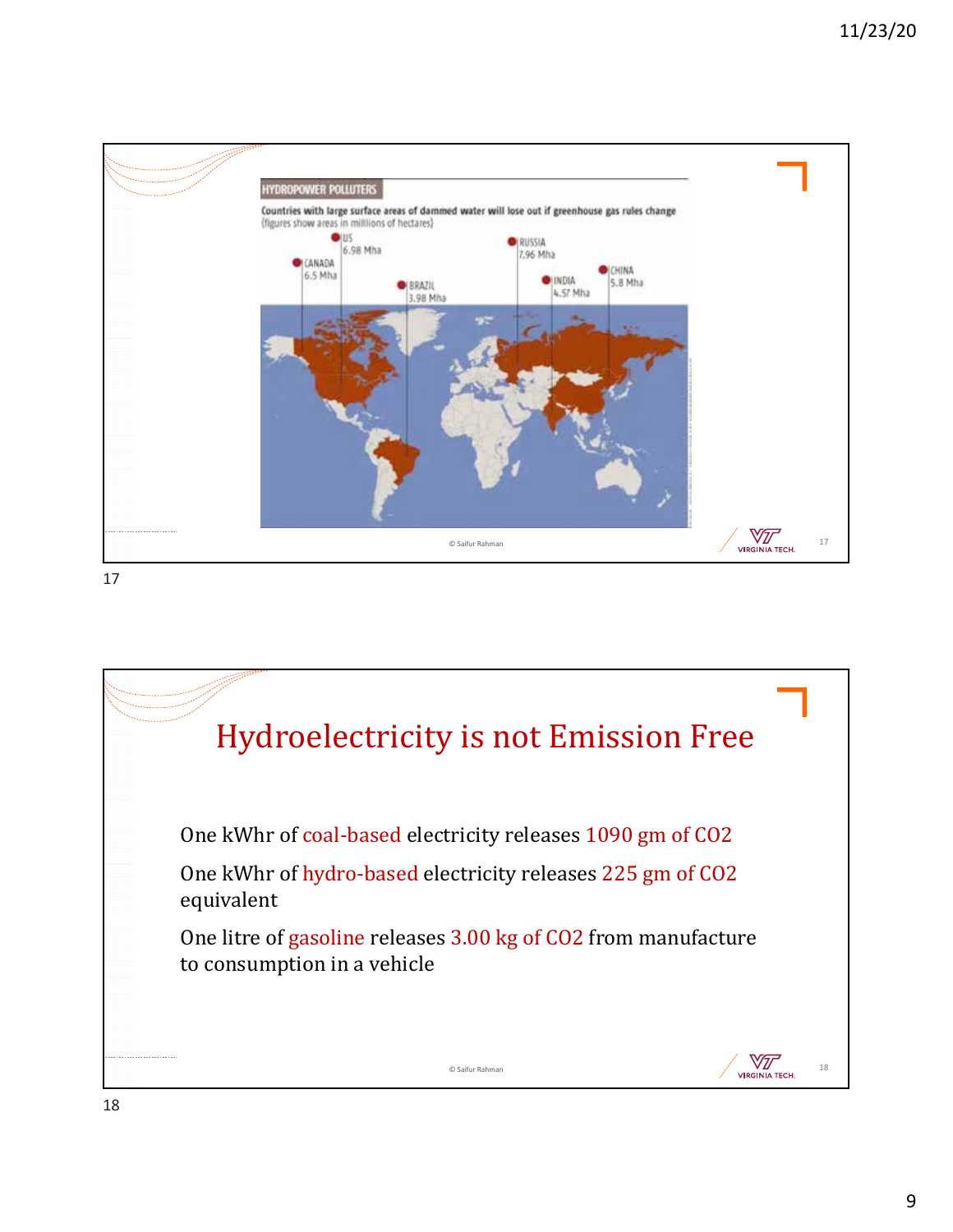

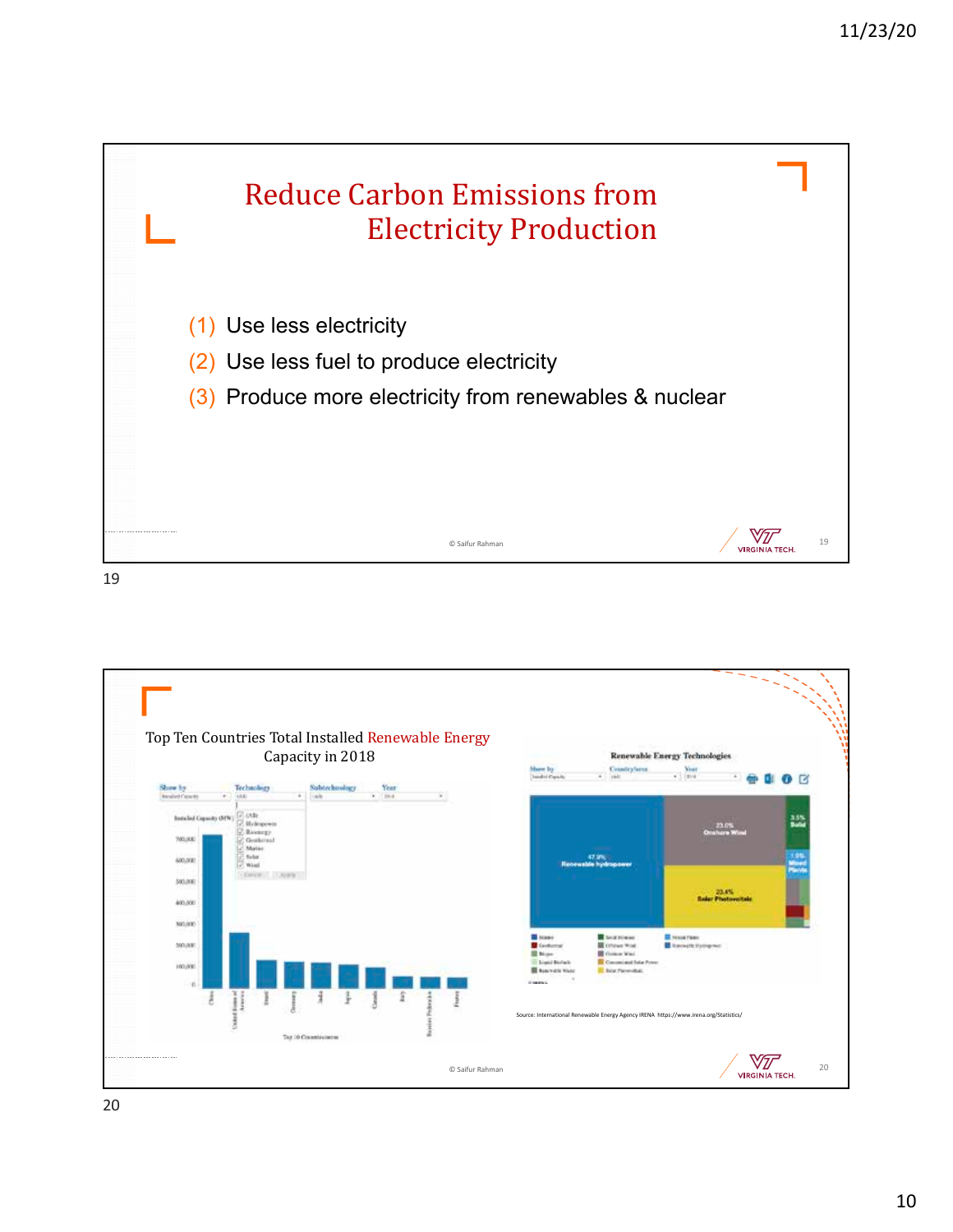

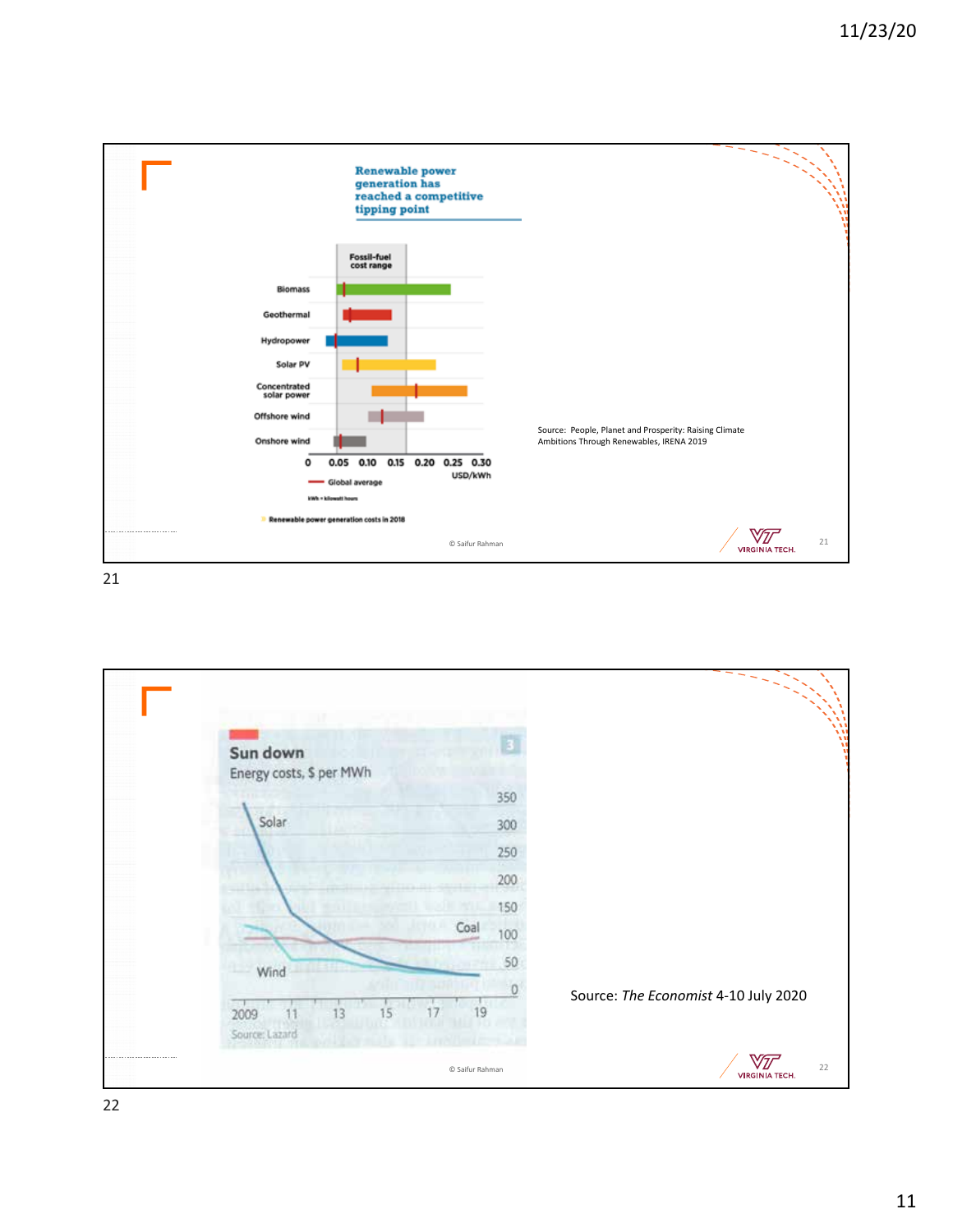